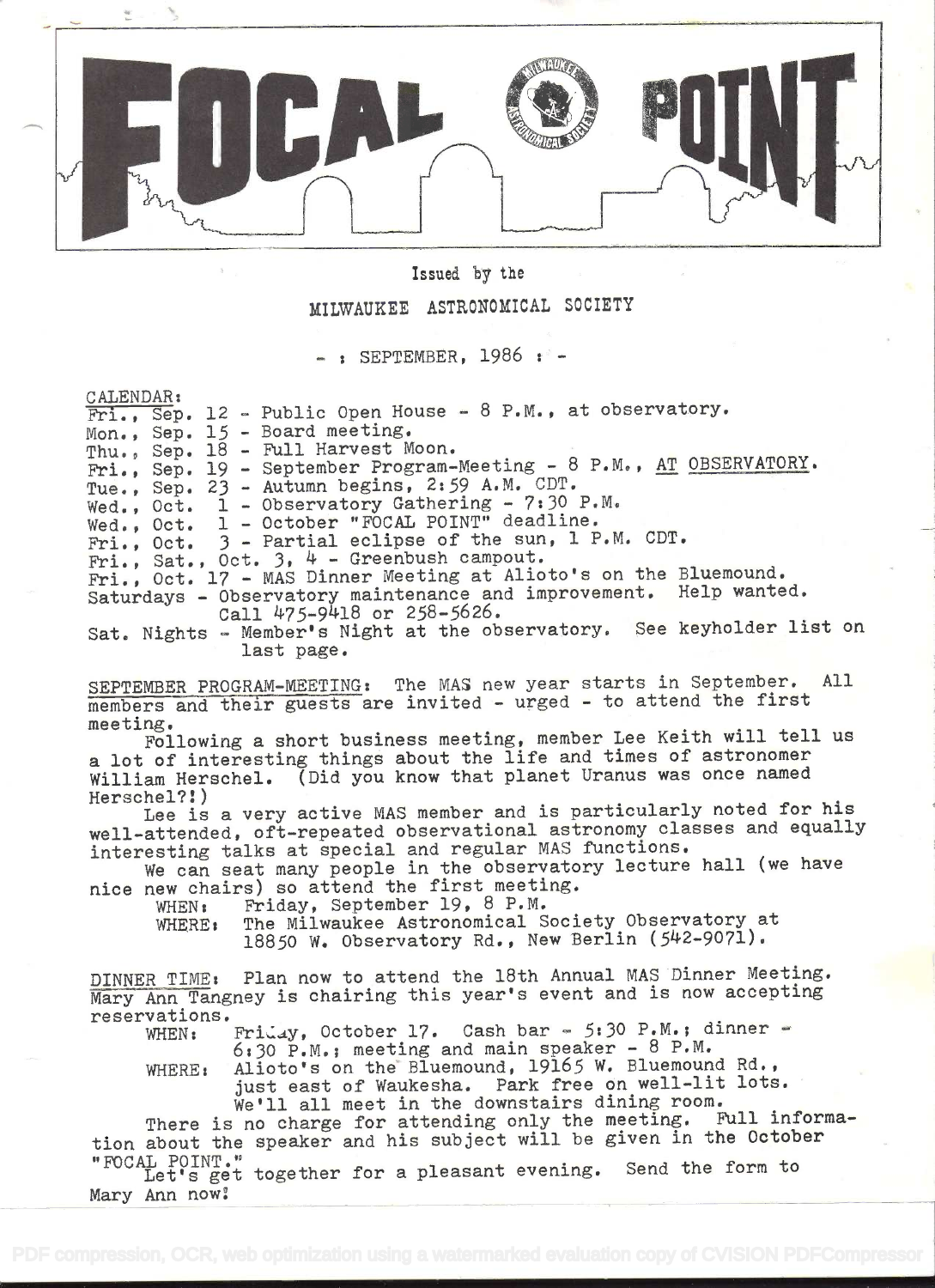NEW MEMBERS: Meet and greet Dan Hobbins, Greenfield; Robert Huberty and son Michael, Big Bend; James Hube and wife Dorothy, West Allis; Peter Laes, Waukesha; John Lindner, Pewaukee; Ron Lundgren, Wauwatosa; Renee Manske, Big Bend; Timothy Proksch family, Muskego; Ron Schaefer, Milwaukee. Everyone will be introduced at the September meeting.

FINAL OPEN HOUSE: Our New Berlin facilities will be open to the general public for the last Open House Program on Friday, Sep. 12. An interesting talk featuring telescopes will begin at 8 P.M. in the Quonset Bldg. Skies permitting, visitors may view stars and planets through telescopes. Buildings will be open regardless of the weather. Dress warmly and bring insect repellent.

OBSERVATORY NEWS: Now's a good time to begin finishing half-done projects. Rumor has it that ol' man winter is packing bags of bad weather and will head our way to vacation. And there's always housekeeping to do. (Ladies invited.)

The Society owns a new, shiny, John Deere mower ably operated by Matt McNeeley.

STAR-PARTY CAMPOUT: Here's another chance to enjoy both camping and astronomy. Bring your tent and telescope to the Greenbush group camp site in the northern Kettle Moraine State Park (see map below). The date is Friday and Saturday, October 3, 4.

The woods should still be beautiful and early birds can watch a partial eclipse of the sun beginning at 1 P.M. our time.

For full information, call Paul Borchardt at 445-1181.



 $\lambda$   $\rightarrow$  3.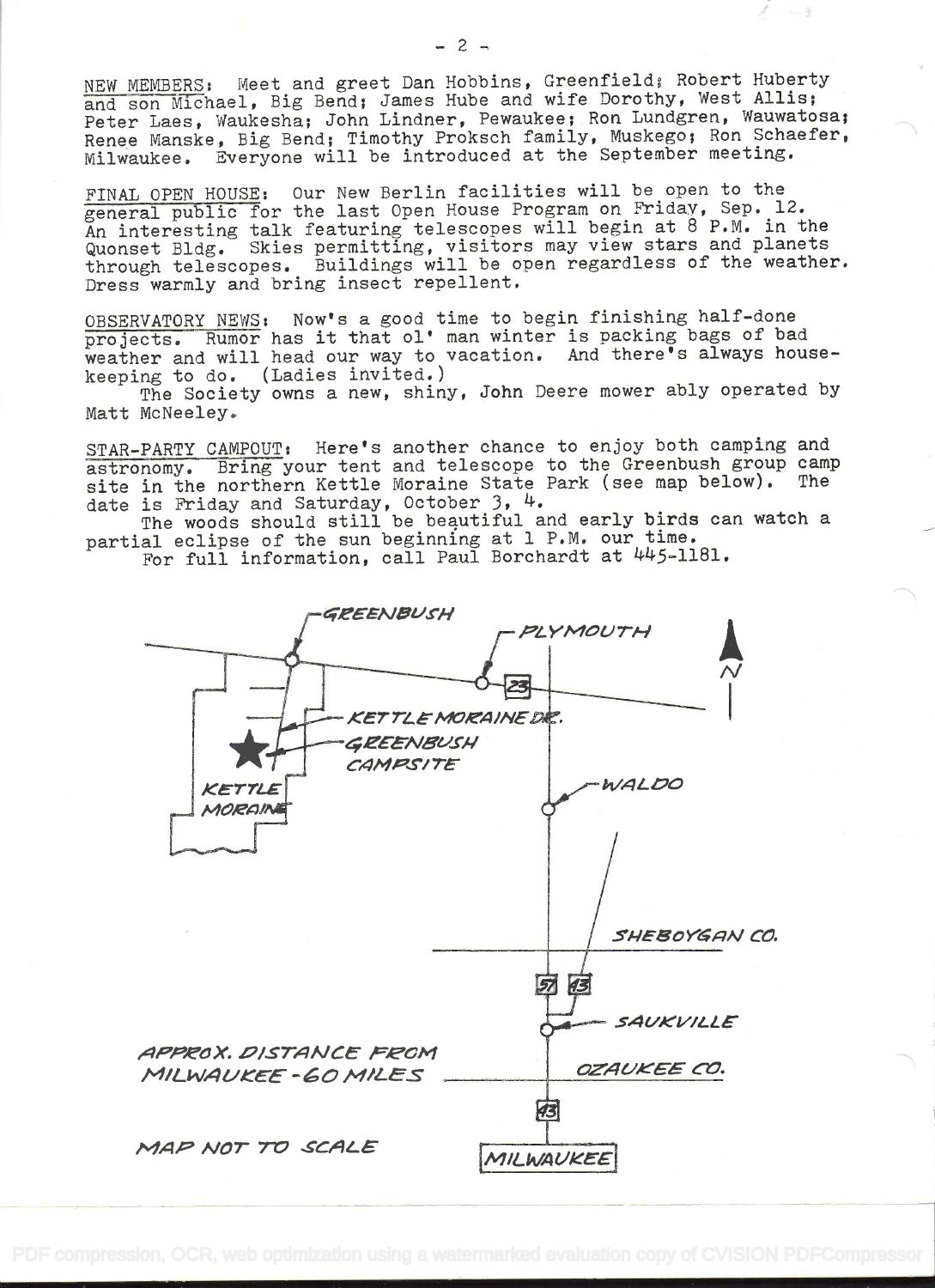ARE YOU NEEDY? Astronomically, that is. Well, there's help if you call STAR WATCH at 900-410-STAR! (A call costs 50 cents for the first minute and 35 cents for each additional minute.)

STAR WATCH, a sort of monthly astronomical newsletter inaugurated by the U. S. Naval Observatory in Washington D.C., consists of a recorded message in plain English which tells you information about planet positions, meteor showers, eclipses and other astronomical events of interest to the casual observer.

Information is updated at the beginning of each month and runs for seven consecutive days, so you must call then and take notes.

SOMETHING FOR EVERYONE: An annular-total eclipse of the sun will be visible as a partial eclipse in our area Friday, Oct. 3 starting at <sup>i</sup>PM. CST. WARNING - do NOT watch by looking at the sun! Poke a pin hole in a piece of cardboard and observe the image cast on another piece of white cardboard with your back towards the sun.

An eclipse is annular-total when the moon does not quite blot out the sun-example: Lay a penny over a nickle.

This eclipse is annular-total for less than one second over a spot in the North Atlantic Ocean

PICNIC NOTES: About 60 people attended the Annual MAS Membership Picnic on July 19 at the observatory. The chance to relax, chat, and enjoy refreshments was welcome.

A galaxy full of thanks to the many vendors who offered the many fine, useful prizes and to picnic chairman Nick Nichols and his wife Jeannine. useiul prizes and to<br>ine.

Who should we thank (blame) for the cloudburst complete with hail that plunged down on us? It even blew away a charcoal grill complete with fire..

We tried blaming Nick, but  $\cdots$ 

FOR SALE: The MAS library at the observatory has many back issues of "Sky & Telescope" magazines at  $4$  for \$1.00. Here's a good chance to pick up missing issues. Check at the next meeting or call the observatory. Notify treasurer Jim Toeller about your choices.

FOR FREE: Programs in the lecture hall should be more interesting now that we have new, comfortable, plastic chairs. All the old chairs are offered free in any amount to whoever wants them. Call the observatory, preferably on Saturday mornings.

|  | MEMBERS NIGHT KEYHOLDERS: |          |  |  |                       |              |
|--|---------------------------|----------|--|--|-----------------------|--------------|
|  | Sep. $13 - W$ . Tuerck    | 782-2844 |  |  | $Oct. 4 - H.$ Auchter | $542 - 2158$ |
|  | $20 - R$ . Wiesen         | 781-4757 |  |  | $11 - R.$ Berry       | 442-4267     |
|  | 27 - T. Schmidtkunz       | 784-0253 |  |  | $18 - P. Borchardt$   | 445-1181     |

### DIRECTORY s

Pres. - D. Koehler, 662-2987 V.P. - Dr. R. Wiesen, 781-4757  $\text{Sec. - K. Wesener, } 961-8752$  Treas. - J. Toeller, 352-7144 Obs. Dir. - G. Samolyk, 475-9l8 Asst.Obs.Dir. - J. Asztalos, 258-5626 FOCAL POINT Editor - L. Simandl, 933-3052 Special Observatory Activities Scheduler - B. Cieslak, 679-9663 MAS Observatory - 18850 W. Observatory Rd., New Berlin - 542-9071

OCTOBER FOCAL POINT DEADLINE - WEDNESDAY, OCTOBER 1.